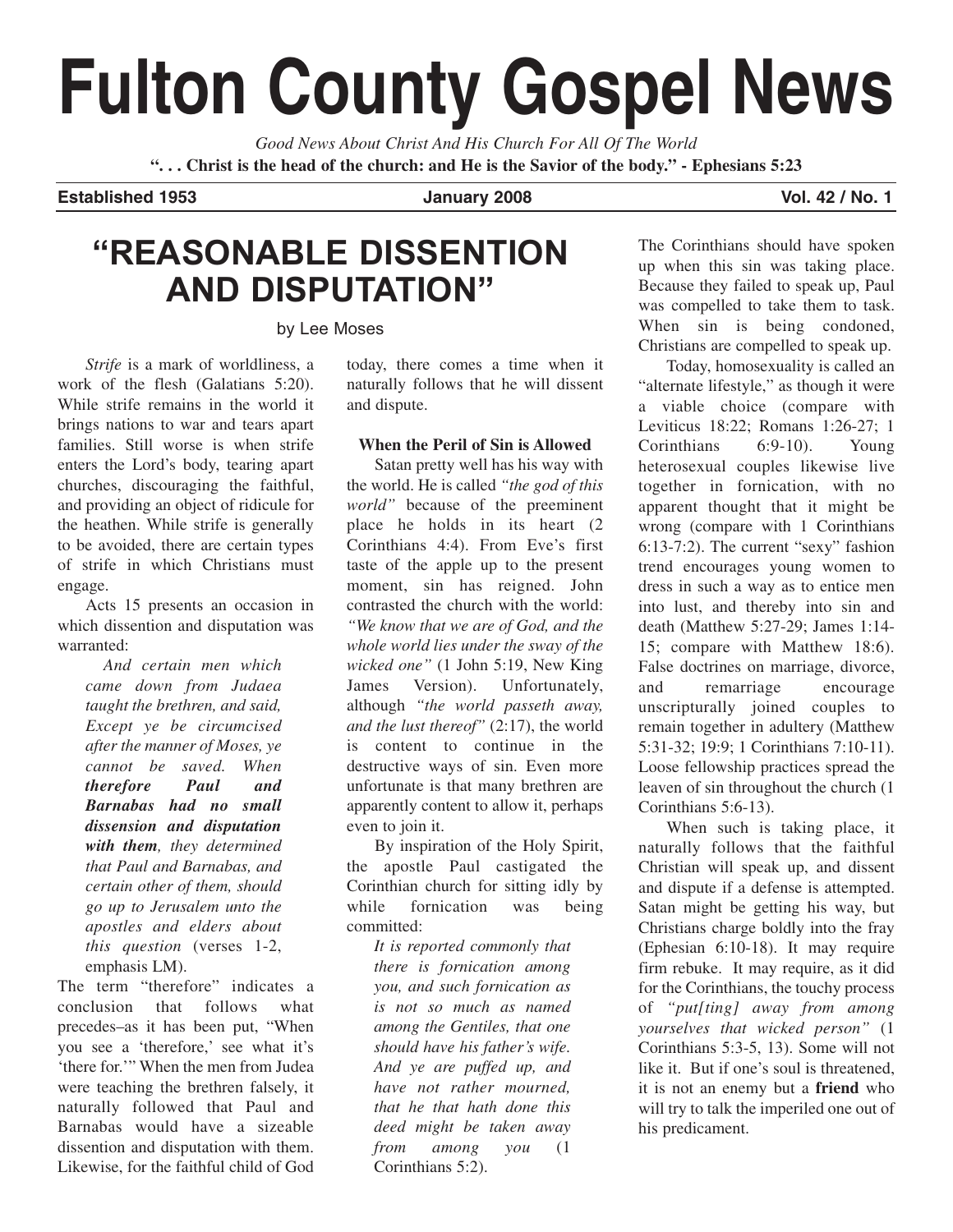### **FULTON COUNTY GOSPEL NEWS** USPS Publication #211780

. . . is a Periodical publication issued monthly by the Church of Christ at Third and Bethel (P.O. Box 251), Mammoth Spring, AR 72554-0251. **POSTMASTER: Please mail all changes of address to the above address.**

**FCGN** is mailed free of charge to any who care to receive it. We will be happy to add any names to the regular mailing list. If you send in a name we must have a complete address, including number and street name, or R.R. or HCR number, plus box number, or a P.O. Box number and the **NINE DIGIT ZIP CODE**. This paper is supported by voluntary contributions for which we are grateful. Financial information will be furnished upon request. **Mail all address corrections or manuscripts to:**

## **FULTON COUNTY GOSPEL NEWS** P.O. Box 251

Mammoth Spring, AR 72554

| Lee Moses $\dots \dots \dots \dots \dots$ . EDITOR |
|----------------------------------------------------|
|                                                    |
| E-Mail cocfcgn@centurytel.net                      |
| Website www.fultoncountygospelnews.org             |
|                                                    |
| E-Mail $\dots \dots \dots$ halopages @ yahoo.com   |

# *continued from page 1*

# **When the Pattern of God is Altered**

God has given a pattern for those living in the Christian age what they need to do to be saved: Hear the Gospel of Christ (Acts 11:14; Romans 10:17), Believe (John 8:24; Hebrews 11:6), Repent of sin (Luke 13:3; Acts 17:30), Confess Christ (Romans 10:10; 1 John 4:15), and be immersed in water for the remission of sins (Acts 2:38; 22:16). To remain saved then requires faithful Christian living (Matthew 10:22; 1 Corinthians 15:58). When some were trying to bind circumcision upon Christians to the extent of saying, *"Except ye be circumcised after the manner of Moses, ye cannot be saved"* (Acts 15:1); they were guilty of altering God's pattern for salvation. Should we not dissent and dispute when teachers today assert that one can be saved by faith only? (against James 2:24). Or when they replace God's plan of salvation with a "sinner's prayer"? (against 1 Peter 3:12). Or when they require a priest's mediation

to pronounce someone saved? (against 1 Timothy 2:5). Salvation can only be found in Christ's pattern, *"Neither is there salvation in any other: for there is none other name under heaven given among men, whereby we must be saved"* (Acts 4:12).

God's pattern is not limited to His plan of salvation–indeed, adherence to His pattern in **all things** is essential to maintaining salvation (Hebrews 2:1-3; 2 John 9). God has a pattern for the organization of the church–elders overseeing the flock and its work, with deacons serving various needs of the church under the elders' oversight (Acts 20:28; Philippians 1:1; 1 Timothy 3:1-13). The church is instructed, *"Obey them that have the rule over you, and submit yourselves: for they watch for your souls, as they that must give account"* (Hebrews 13:17). When some want to make the evangelist the pastor/overseer, or to subject a serving eldership to popular vote of the congregation, it naturally follows that faithful Christians will dissent and dispute. Such is also true when the Lord's pattern for the worship and name of the church is altered.

The church is to stand at the ready to defend the purity of God's pattern: *"Beloved, when I gave all diligence to write unto you of the common salvation, it was needful for me to write unto you, and exhort you that ye should earnestly contend for the faith which was once delivered unto the saints"* (Jude 3). Elders, the overseers within a local church, must be able to refute error, and to refute it **forcefully**. An elder may be appointed only, if among other qualifications, he is one *"Holding fast the faithful word as he hath been taught, that he may be able by sound doctrine both to exhort and to convince the gainsayers"* (Titus 1:9). All members should likewise stand at the ready to give a defense of the Gospel pattern (Philippians 1:7, 17; 1 Peter 3:15).

# **When the Precision of God's Word is Attacked**

Beginning particularly in the nineteenth century, certain forces sought to alter God's authoritative pattern by devious means–by eliminating the possibility of there even **being** an authoritative pattern. Some of them began to question the authorship of various books of the Bible, and to assign them such late dates as to render their future prophecies a farce. Others have tried to find clashing doctrines between the different writers of the New Testament. There is little doubt that their motivation has largely been to undermine the accuracy of the Bible. One particularly noted destructive critic, Julius Wellhausen, admitted "almost before I heard his reasons" he was ready to accept a hypothesis that placed the writings of Moses as a late addition to the prophets. Others question whether an ancient book can be applied to a modern world.

Is God's word precise? Is it authored by God, accurate in its statements, and applicable to modern man? It certainly claims to be (2 Timothy 3:16; Hebrews 4:12; 2 Peter 1:3). And it will certainly stand up to testing (Matthew 24:35; John 10:35; 1 Peter 1:23-25). The Bible contains historical statements that could have been made only by those contemporary with the events they described. Those of later generations questioned the historical accuracy of references to "Hittites" (Exodus 3:8; Numbers 13:29; et al.) and a Roman proconsul governing in Cyprus (Acts 13:7, American Standard Version). Further archaeological discovery and historical research has shown several such statements accurate. One could look to Biblical prophecies clearly fulfilled centuries after they were made (Isaiah 44:28; Daniel 2:36-45). One could look to the perfect unity of the Bible, despite the fact that approximately forty different men wrote its sixty-six books.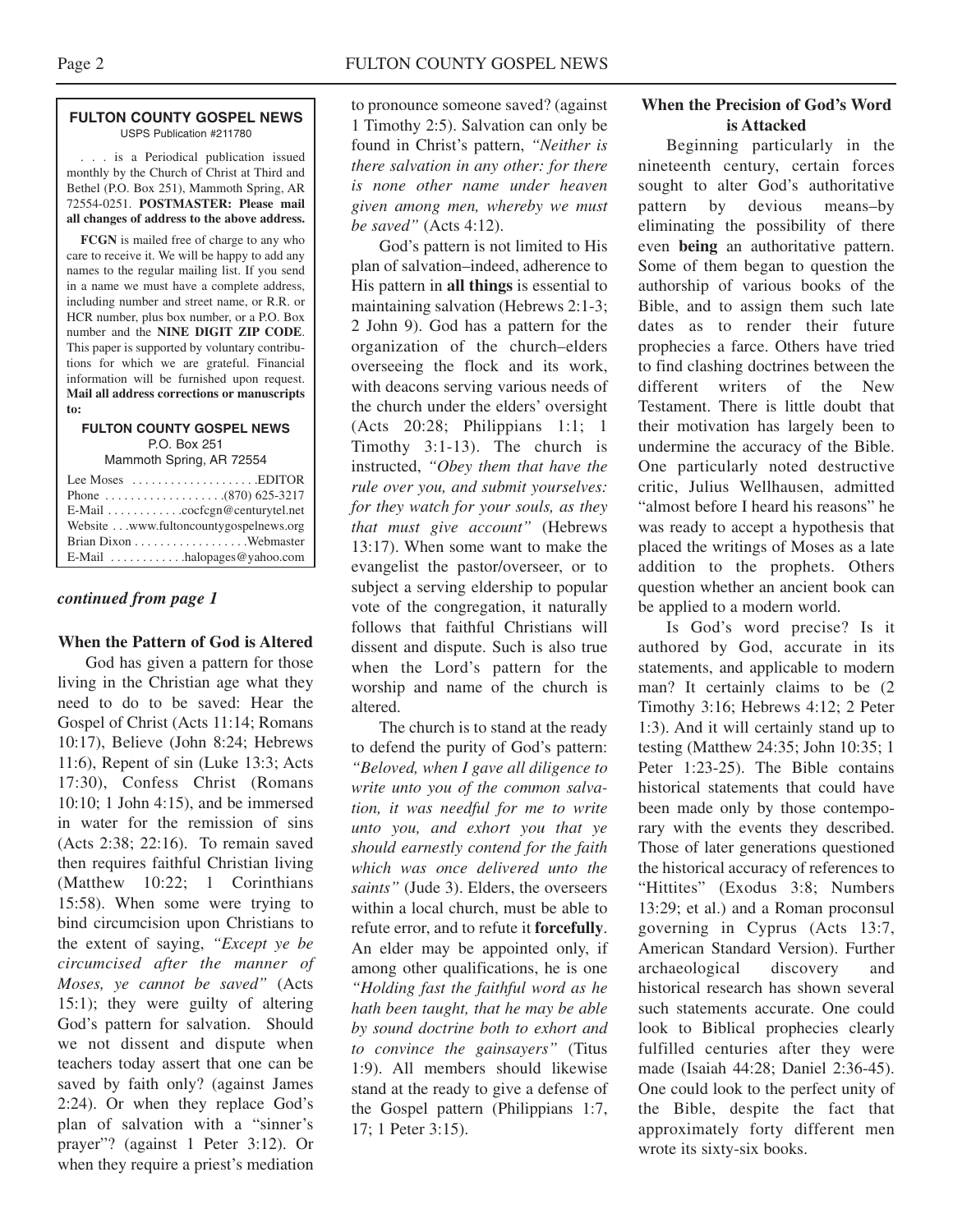The precise word of God has profoundly affected countless lives through the centuries, and will no doubt continue to do so.

*For the word of God is quick, and powerful, and sharper than any twoedged sword, piercing even to the dividing asunder of soul and spirit, and of the joints and marrow, and is a discerner of the thoughts and intents of the heart* (Hebrews 4:12).

With the attacks the word of God is facing, and with the clear evidence on its side, should not those who have been begotten by it be standing at the ready to defend it?

# **Conclusion**

As with Paul and Barnabas, there come times for the faithful child of God when it naturally follows that he will dissent and dispute. The current culture may be one of "live and let live" and "just agree to disagree," but the voice of reason–the voice of Truth–must be heard. Whether it be confronting these issues in public debate, speaking with others one on one, or whatever format it might take, the Lord expects Christians to engage in reasonable dissention and disputation.

# **WHEN HEROES FALL**

# by Chris Perry

We have likely all had it happen–someone to whom we looked as an example of Christian living, knowledge, and influence commits some transgression against God and falls headlong from the pedestal upon which we had placed them. An elder admits to being involved with drugs or alcohol; a preacher commits adultery; a preacher's wife murders her husband; a seemingly faithful member reveals a long-hidden sin in a tearful

confession–any number of events happens in the lives of any of a variety of Christian men and women, and the foundation of our faith is shaken. Questions surface like, "How could *they* do such a thing?" "Why didn't I see it sooner?" "If *they* can't be faithful, how can I?" However, in the midst of these questions is an opportunity for learning. Let us therefore examine some lessons we can learn when our spiritual heroes fall.

# **Sin is Universal**

The Bible presents clear proof from cover to cover of the universality of sin. Adam and Eve, two people who lived in a paradise free of hardship, death, and suffering, chose to go directly against the only negative command God had given (Genesis 2-3). Moses, who would lead God's people out of Egyptian bondage and be the example of godly leadership in many respects, killed a man in cold blood (Exodus 2:12). Saul, the first king of Israel and a godly man when first ordained king, sank into the depths of wickedness over a span of forty years (cf. 1 Samuel 13, 15, etc.). And even David, described by inspiration as "*a man after His* [God's] *own heart*" (1 Samuel 13:14), committed at least four major sins during his reign, going so far as to commit adultery and have the woman's husband killed (2 Samuel 11; cf. 6:1-11; 24:1). Despite being one of Jesus' three closest friends, the apostle Peter would deny Jesus three consecutive times (Matthew 26:69-75).

We must recognize that the potential to sin is universal, and no one is exempt. John makes just such an acknowledgement: "*If we say that we have no sin* [the potential to sin–CP]*, we deceive ourselves, and the truth is not in us*" (1 John 1:7). All "*have sinned, and come short of the glory of God*" (Romans 3:23), and all face the possibility of sinning again.

And this includes *any level of sin*. The examples of Moses, David, and a myriad of others living and dead reveal that *anyone*, if the circumstances fall a certain way, can be tempted to do *almost anything*. Picture a good Christian woman, abused for years by her husband, and presented an opportunity for emotionally fulfilling companionship with another man. Or picture a faithful Christian father, poverty-stricken and overcome with the pressures to provide for his family, given an opportunity to steal money or provisions. It *has been the case*, *is the case* and likely *will continue to be the case* that good people can do bad things.

This knowledge ought to provoke two reactions from the faithful Christian: *disgust for sin* and *sympathy for the one overtaken*. Who can look at the destruction caused by sin in the lives of once-faithful people and not despise sin and its origin, Satan? Who dares to glorify and exalt worldly things when the effect of such things is so tragic? Godly people should echo the sentiments of the Psalmist: "*Therefore I esteem all thy precepts concerning all things to be right; and I hate every false way*" (Psalm 119:128). But, dear Christian, shame on the ones who see a brother or sister overtaken in sin and laugh, mock or dismiss with no pang of sympathy, who treat the one overtaken as fodder for chain e-mail, water cooler talk, and sinful gossip! Might there not be a time when we find ourselves in such a situation, and would we not then need someone to "*have compassion, making a difference*"? (Jude 22).

# **Sin is Sinful**

The preceding heading might at first glance seem redundant, but consider it more closely. *Position* or *situation* sometimes gets in the way of recognizing and properly diagnosing sin. Saul's sinful actions as king seemed to stem from an under-appre